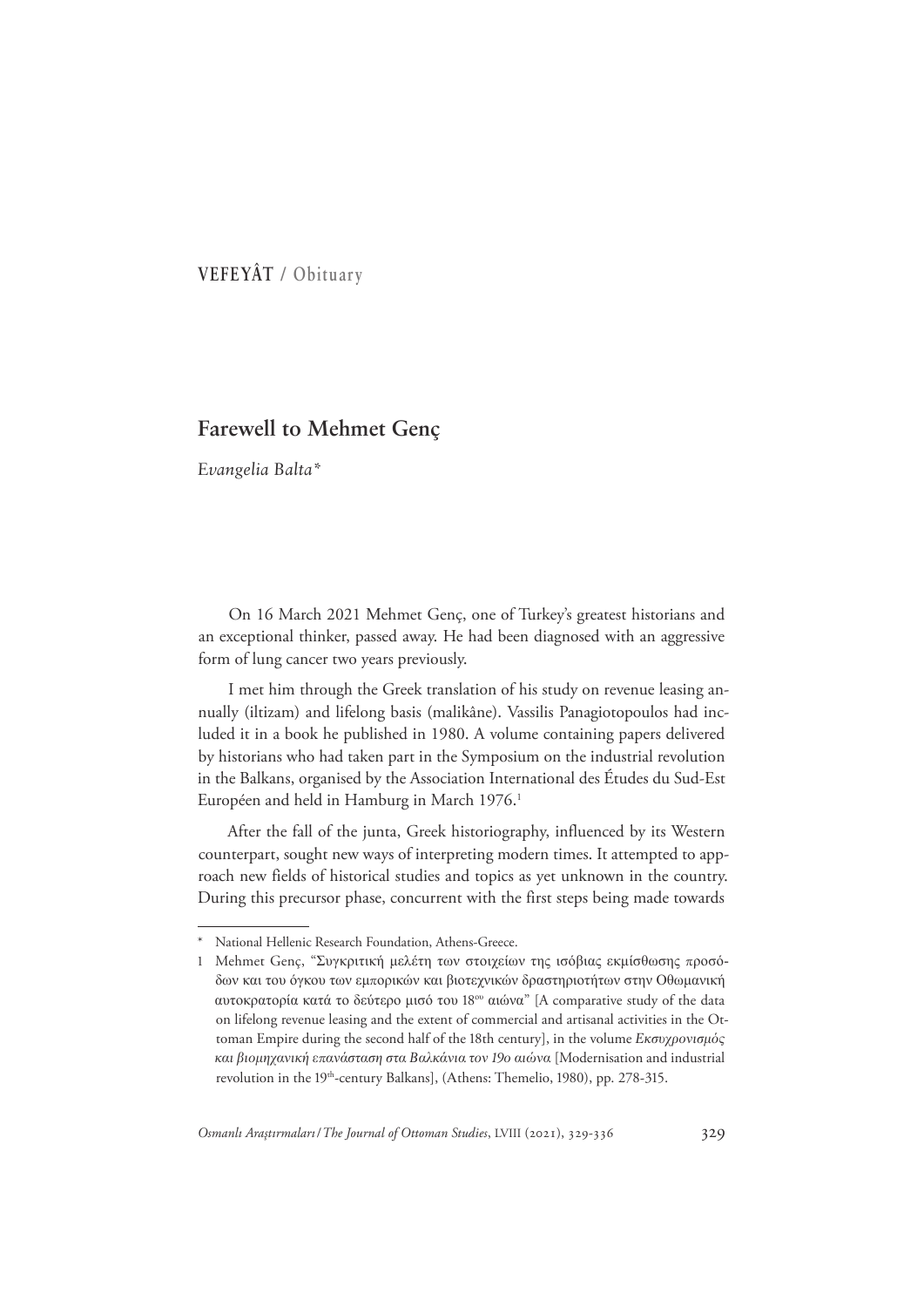new horizons both in methodology and themes, studies by both older and younger foreign historians touching on modern times and raising issues concerning economic and social history began to be presented to the Greek readership. They were interested in locating the time and causes of the economic and social changes in the Ottoman Balkans and the Eastern Mediterranean: changes in agricultural production, the decline in cottage industries, the reasons for the low level of capital accumulation, etc.

Mehmet Genç's paper was, for me, the most interesting of all the studies in the volume, primarily due to the way he addressed the issues in his topic. From the beginning, he clearly set out the *point* of his research. ǹs I would discover later, his manner of laying everything out clearly and presenting the principal question of an issue at the beginning distinguished him in his written and oral language. Mehmet Genç's study, like some others, played an essential role in the approach I chose during the preparation of my thesis, which I started in 1980. What he wrote in his introduction was crucial for me: *To what extent do the records*  of the Ottoman financial authorities correspond to real economic life? If this doesn't *exist, can we construct it? How large would the percentage error be in this case?*<sup>2</sup>

Forty years have passed since then, and there are still only a few people who have understood this. Concerning these and other rigidities and hysteresis in a large section of Turkish historiographical production, Mehmet would sadly say, "So what if almost 2,000 historians specialising in the Ottoman era have left Turkish universities in recent decades". He had counted from official data the number of Ottomanists in Turkey. Well, I never, Mehmetcim!!

We met in the summer of 1987 or 1988, and of course, where else!! In the old Ottoman archives, there in the beautiful neighbourhood of Sultanahmet, alongside Hagia Sophia, the Blue Mosque, the Basilica Cistern, the Archaeological Museum, Gülhane Park, and in the background the Topkapı Palace. I no longer remember the exact date. I do remember, though, that Halil Sahillioğlu made the introductions. From the first moment, I felt I had known Mehmet for years. We bonded in a close friendship that lasted over thirty years.

His daily presence at the Archives, like that of Halil Sahillioğlu, helped me enormously. To these two outstanding historians from Turkey, I owe my

<sup>2</sup> It was precisely on this question that I built the working hypothesis for processing data from the first *Tapu Tahrir* from Eğriboz/Evia (1474) which was the subject of my thesis that I defended in Paris in 1983.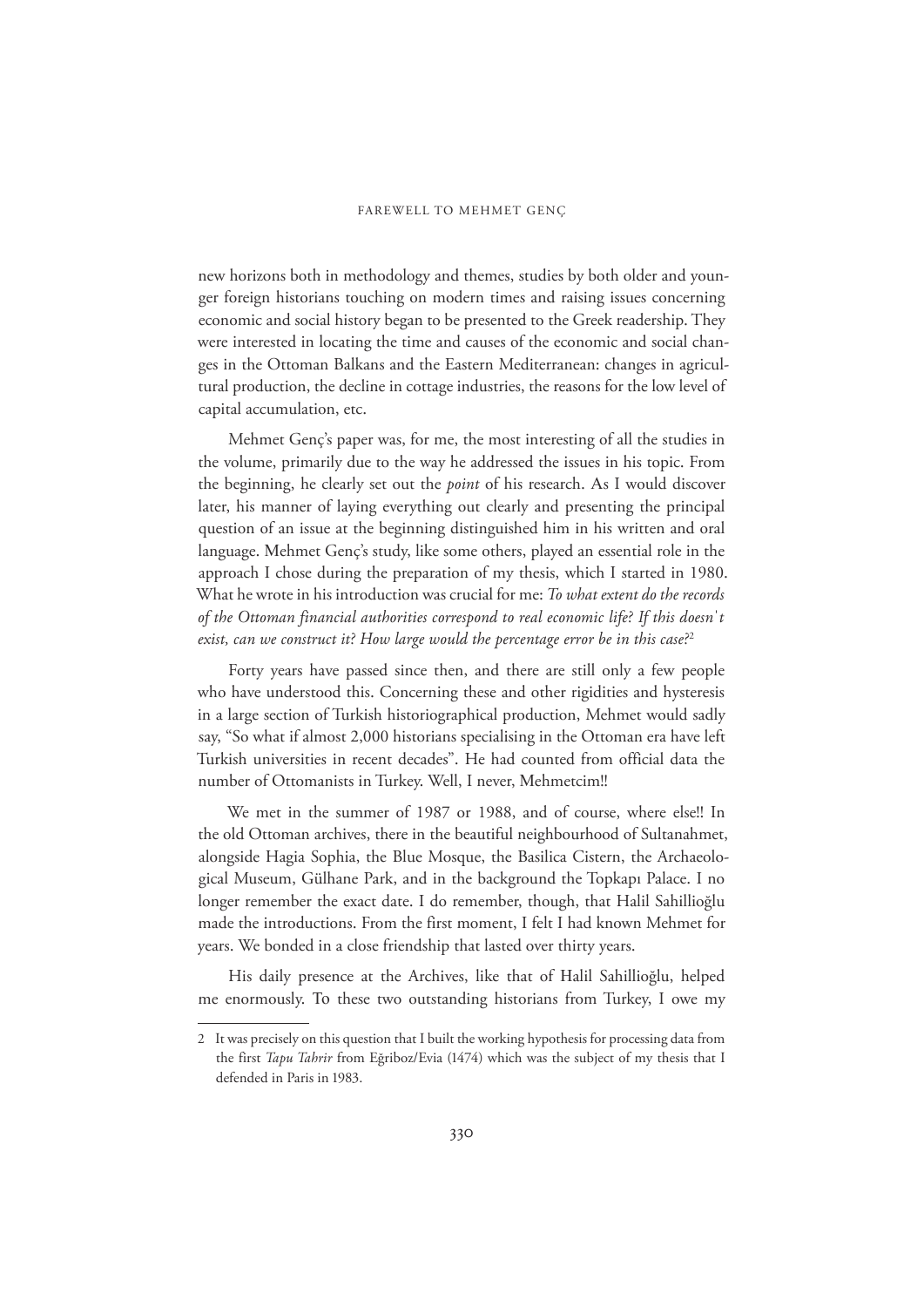## EVANGELIA BALTA

knowledge of archives, my acquaintance with Ottoman material. I felt more comfortable though with Mehmet, perhaps because he was younger, and it was no coincidence that we spoke to each other in the second person singular from the first moment. After our daily research in the Ottoman Archives, our conversations, accompanied by tea and *simit*s beneath the shady plane trees in Sultanahmet*,* were for me my real, fundamental training in Turkish studies. Our circle was often widened by Linda Darling, Amy Singer, Ariel Salzmann, Nese Erim and other Turks and foreigners who arrived in Istanbul each summer, as I had, from various parts to work Ottoman Archive. Later on, Fehmi Ylmaz permanently joined our meetings, staying faithfully by his mentor's side until his final hours.

Mehmet and I found we had mutual friends: Mete Tunçay and his circle from the periodical *Toplum ve Tarih*, Murat Belge, Fahri Aral, the people from the Librairie de Péra at Tunel, the booksellers at Beyazit Meydanı and Sahaflar Çarƾs, the book bazaar, whom he had known for a long time and me since 1985, from the search for Karamanlidika books. Countless times we wandered together through these places, meeting friends and acquaintances, chatting about new and old books, about intellectuals, both alive and dead, the political situation, music, art. Tea, coffee, cigarettes, countless cigarettes accompanied our academic *muhabbet.* Mehmet was an inexhaustible source of knowledge that he had acquired with considerable effort and anguish, but he always gave generously. But what I appreciated about him, apart from the low profile he kept when talking about topics he was an expert, was that he always accompanied his opinion with a question mark when asked for it. A wise man! And something else. I never heard him make comments about anyone, even in cases when he probably should have criticised. At such moments he chose parables and anecdotes, let him understand who can. Because he also had another rare gift, he combined oriental wisdom with phlegmatic Western humour.

Mehmet was not the kind of teacher who would take you by the hand to initiate you, to start with you from scratch. Somehow you had to meet him halfway. He was an excellent speaker who expressed himself clearly, perfectly understandable by all as he was very knowledgeable about the things he spoke of. He opened wide our view of history. He made reference to many books when he spoke, proof of his considerable resources and preparation. As far as I know, he was the first academic to begin a series of popularized lectures/lessons in various cultural centres in Istanbul and on television, leaving the most favourable impressions. He was always willing to share the knowledge he had acquired over 60 years by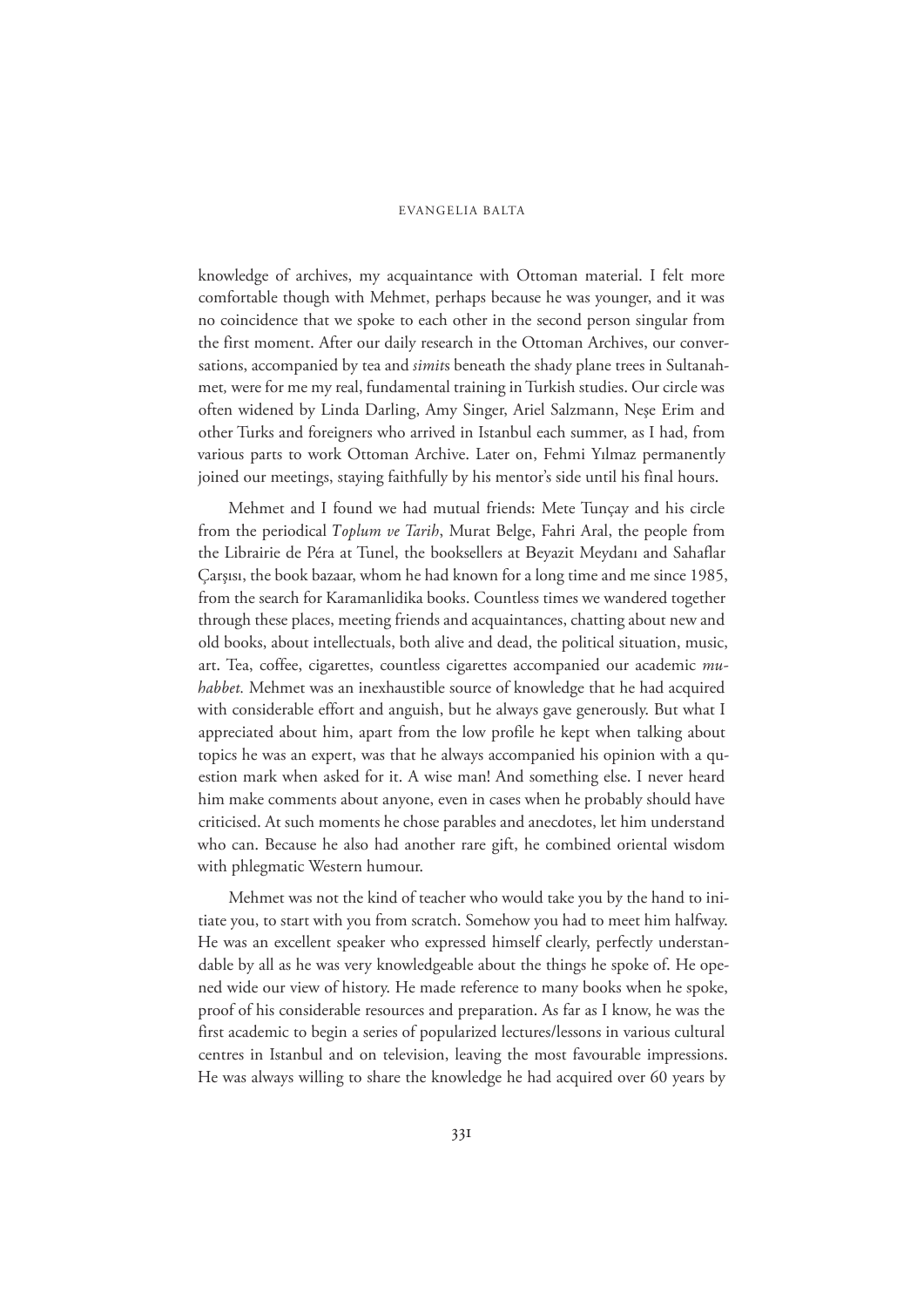working systematically and endlessly in archives and libraries to form a picture of the economy in the Ottoman Empire over time. He researched the establishment and operation of the economic system built over the centuries by the Ottomans and revealed the changes it had undergone from the dynamics of external and internal factors. I was delighted to learn that the first volume containing the texts of some of his speeches in which various aspects of the Ottoman economy are examined recently released in 2020, during the days of hard lockdown. Most of these speeches had been organised in collaboration with his old colleague Erol Özvar, who saw their publication.<sup>3</sup> Together they also published the enormous work on the budgets of the Ottoman state, one of the most reliable sources for studying the Empire's revenue and expenditure. A tool for those wishing to explore the relationship between fiscal performance, institutional changes, and economic relations in the Ottoman state.<sup>4</sup>

Mehmet Genç spent his whole life in the University. He started out as an assistant to Ömer Lütfi Barkan when he decided to give up his career as a senior administrative official to become a historian and study the Ottoman Empire's economic history. He had studied Political Science at Ankara University. It is certainly no coincidence that he chose to begin his postgraduate studies alongside Ö. L. Barkan, a pioneering historian, who, influenced by the Annales School, had introduced demography, statistical methods, and new topics into research on the Ottoman history, working with archival material. Mehmet stayed at the Institute of Economic History, founded by Barkan, from 1965 to 1982, working alongside a generation of outstanding historians such as Halil Sahillioğlu, Cengiz Orhonlu, Lütfi Güçer, and Mübahat Kütükoğlu. On leaving there, he taught at the Universities of Istanbul and Marmara, at the Polytechnic, the University of Bilgi, and until very recently, before he fell ill, at the University of Şehir, all Universities in Istanbul. It was clear, though, that he did not belong to what is known as the academic world, despite working there all his life. He remained outside of the rules governing the academic *milieu*. He never defended his thesis, even though he worked on it for years. When once asked about this in an interview, he said that he could not submit a text that would simply describe a situation. He had not yet reached the point of interpretation, of explaining the topics he had

Ǣ Mehmet Genç and Erol Özvar, *ȅsmanl Ekonomisine Dair Konuůmalar-I*, (Istanbul: Ötüken Neşriyat A.Ş., 2020).

ǣ *Osmanl MalJyes<sup>J</sup>: Kurumlar ve Bütçeler*, eds. Mehmet Genç and Erol Özvar, ǡ v., (Istanbul: Osmanlı Bankası Arşiv ve Araştırma Merkezi, 2006).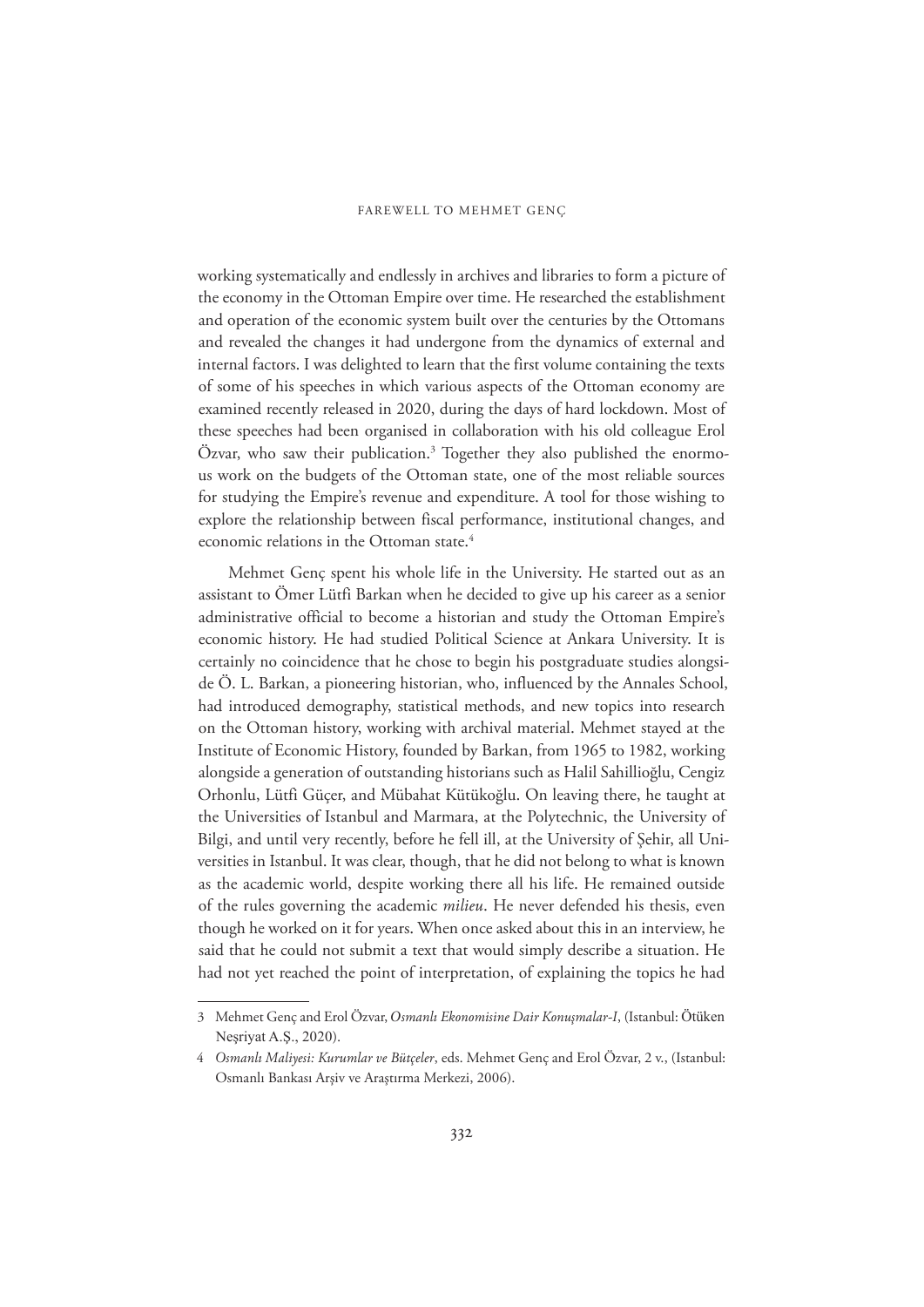## EVANGELIA BALTA

tackled. So he continued to work systematically on it and, choosing to strive for his goal, he was left out of the academic hierarchy, of which he could very easily have been part. Few people, very few, make such tough decisions.

Mehmet Genç always set the bar very high. He struggled to reach it and he did. Proof of this was the book he published in which he presented the results of his research on a range of topics that had preoccupied him for decades.<sup>5</sup> It is a collection of essays in which the paradoxes of the Ottoman economic system are interpreted by creating a work model for the state's role in development. For Mehmet, the Ottoman world view was characterized by three main principles: provisionism, fiscalism, and traditionalism. Provisionism was the policy of maintaining a steady supply of goods and services to citizens, which had to be cheap, plentiful, and good quality. Fiscalism was the policy of maximizing the Empire's revenue through a tax system. Finally, traditionalism was the tendency to maintain as far as possible the status quo in the structure and operation of the empire by preserving elements of a previous administrative and economic model before adopting essential changes. These three policies created the reference framework of the Ottoman economic system, guiding the policy of the empire.<sup>6</sup>

Mehmet's entire life was defined by his interests, an exceptionally difficult choice for his own life and that of his family. It was impossible, though, for him to do otherwise. His commitment lay elsewhere. He was, by nature, a true intellectual. Free, unconventional, primarily brave as the road and the manner in which he chose to follow it were extremely hard. He is aptly described by the title of the introduction to his book: "*Hac yolunda bir karınca*" (An ant on a pilgrimage).7

The conditions of his life were anything but ideal and did not allow him the luxury of devoting himself to the pursuit of the knowledge he aspired to acquire.

Ǥ Mehmet Genç, *Osmanl ŒmparatorluŞunda Devlet ve Ekonomi*, (Istanbul: ÖtükenYayınları,  $2000$ ).

ǥ A brief, highly concise, presentation of his interpretative form of the Ottoman financial system is included in the entry "Economy and Economic Policy" in the *Encyclopedia of the* Ottoman Empire, (eds.) Gabor Agoston and Bruce Masters, (New York: Facts on File, 2009), pp. 192-195.

Ǧ The story is as follows: An ant set out on a pilgrimage. Those around him asked: *What are you doJng, how wJll you get to Mecca?* And he replied: *If I do not manage to get there, at least I will die on the road to Mecca*. Mehmet reached his goal. That was enough for him as he didn't care about any other title.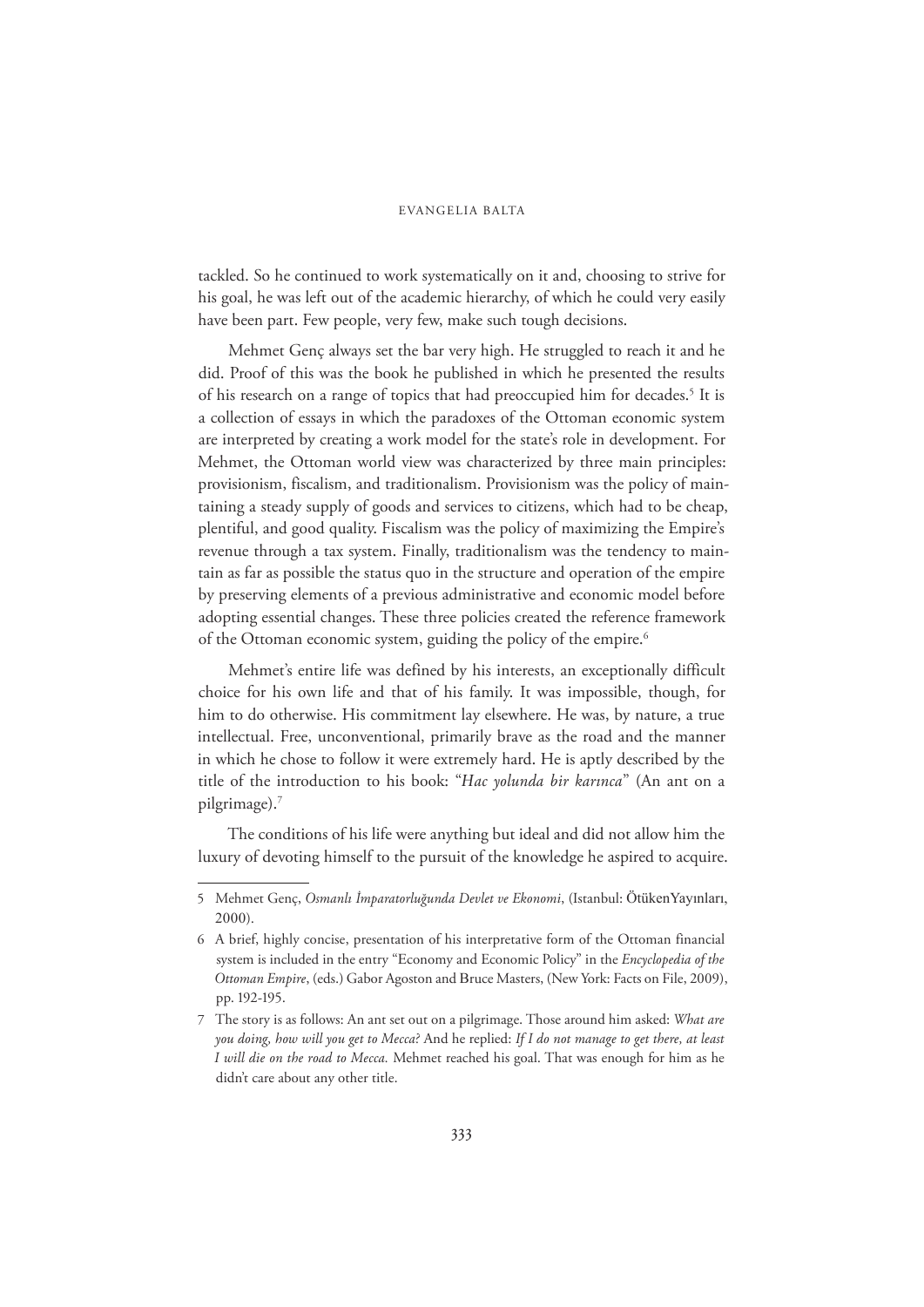The seventh and last child of a poor rural family from a small mountain village in Artvin on the Black Sea, he succeeded in becoming the historian Mehmet Genç, with a significant contribution to the field of Ottoman Studies, not only within Turkey but on an international scale too. Respected by all. An oligographer, a man of few works which were though unsurpassed in value. The path he chose in his youth and his first works revealed that here was a historian seeking to understand the mechanisms governing the structure and operation of the Ottoman Empire over time, to integrate and observe its role in a global form. He searched for the answers to the questions surrounding these issues in the considerable volume of the Ottoman archive. He has left an extensive archive with notes and processed material to accompany the photocopies he collected and filed according to the subject.

Mehmet, the hard-working ant. Files and files on the *mukata'a*s from oil and soap in Morea and Crete, on the renting of the salt-pans, a series of files on customs duties in Thessaloniki, Istanbul, Smyrna. I mention just some of what I remember seeing in very recent years, as he always generously offered me his hugely extensive material for my own studies. Notes in the margins of photocopies, on sheets of paper and cards that formed small sub-sections to be included in the special thematic folders.8 Legible notes in the careful writing he learnt as a pupil at the excellent Haydarpaşa High School. He always spoke with love and gratitude about the school that changed his life and opened up opportunities for a poor village boy. I hope that his archive will ultimately be integrated along with his valuable library into the Research Centre planned to be founded in his name

ǧ In the introduction to his book, he vividly describes the difficult conditions under which he and every researcher had to work in the Başbakanlık Arşivi in the old days which today seem mythical. We had to copy pages and pages of Ottoman documents as no photocopies were given or the number allowed to be given was extremely limited, a situation that lasted until the beginning of the new century. Conditions today in which the researcher has access to digitized files and in many cases to archival units without the need for his physical presence at the Archive are far removed. Modernization created a new *status quo* in Ottoman Studies with undoubtedly many positive aspects, as it made it easier for the researcher to access material thus saving valuable time. There are also though negative aspects, those resulting from the superficial use of valuable documentation, when its role is unfortunately limited, and not in just a few cases, to showing the supposed, "research effort made" and the verification of the "scientific" recognition of an opus. This is the category of Ottomanists who limit their research to the electronic catalogue cards in the archive when writing their studies. And to imitate, as far as I can, Mehmet's matter-of-fact style, I would say that they choose the ostrich's tactic of hiding its head in the sand and believing it can't be seen.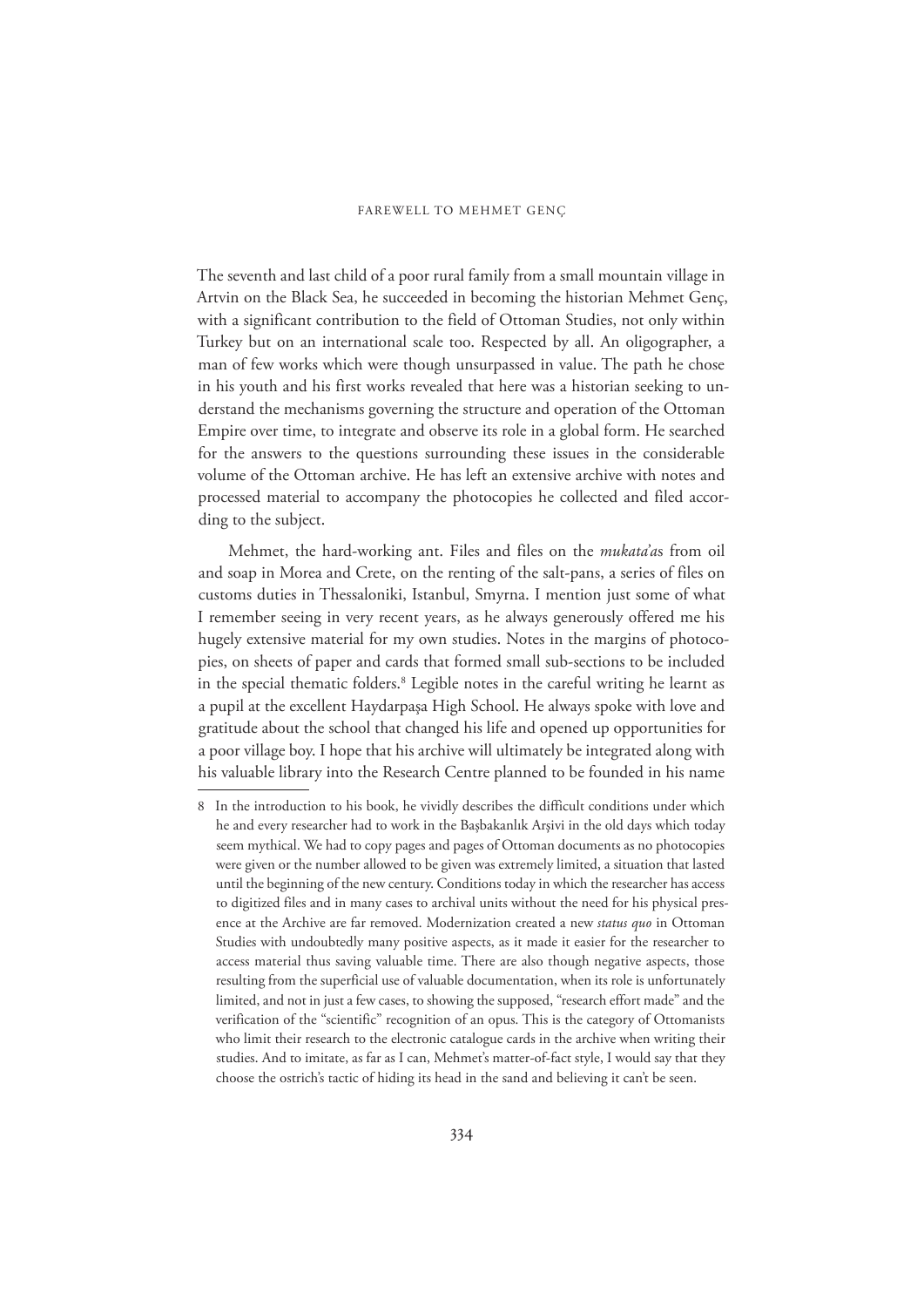## EVANGELIA BALTA

at Marmara University. Albeit late, his contribution to the science of history has been recognized. He should have worked in such a research centre. He would have contributed infinitely more and, above all, would have had a much easier life.

He stayed away from the positivist view that questions and answers spring up on their own from the study of the material. On the contrary, he showed that nothing is waiting for you in a source. You find it only if you ask the question first. And Mehmet had many questions, and he was capable of finding their answers. Questions are, of course, created when the brain is nurtured, exercised when it constantly receives stimuli. And Mehmet Genç had an obsessive bibliophilia (nothing to do with a collector's mentality) that ranged from literature, philosophy, critical theory, contemporary political and economic analyses, and a host of others outside the narrow confines of the métier. He was a scientist with the comprehensive knowledge of those who no longer exist. He built strong foundations from early on, which with youthful enthusiasm, he constantly made sure were enriched and renewed. I was amazed when many years ago I saw at his house the entire series of *History and Theory* journals from 1960, that is, from the time the journal first came out. He had become a subscriber as, at that time, the journal could not be found in any library in Turkey.

Mehmet found reading an exercise and a pleasure. He believed that literature cultivates the soul, broadens the mind, and claimed that it has healing powers. As a twenty-year-old locked up in a sanatorium for six months with tuberculosis, he read almost all the classical literature. "Gogol, Tolstoy, Shakespeare, and Dostoevsky helped me stay alive," he used to say. It was to them he resorted when diagnosed with lung cancer. They were his refuge. He reread them all from the beginning. "I discovered things I had not noticed before," he said. In this second phase, he watched an opera online each day from the Metropolitan Opera of New York. Because Mehmet Genç was also a passionate music lover in the way that only a lover of "*Logos*" can be. And it is no coincidence that he was a Wagnerian. He had a profound knowledge of Wagner's works and those of Nietzsche and Schopenhauer, with whom Richard Wagner was associated. From him, I learnt Wagner's wise saying, "Never look at the trombones; it only encourages them." More than a few times though, he appeared to forget it.

Mehmet Genç was an intellectual in the most literal sense of the term. An extraordinary narrator, amazingly good at discussing topics of world culture, and